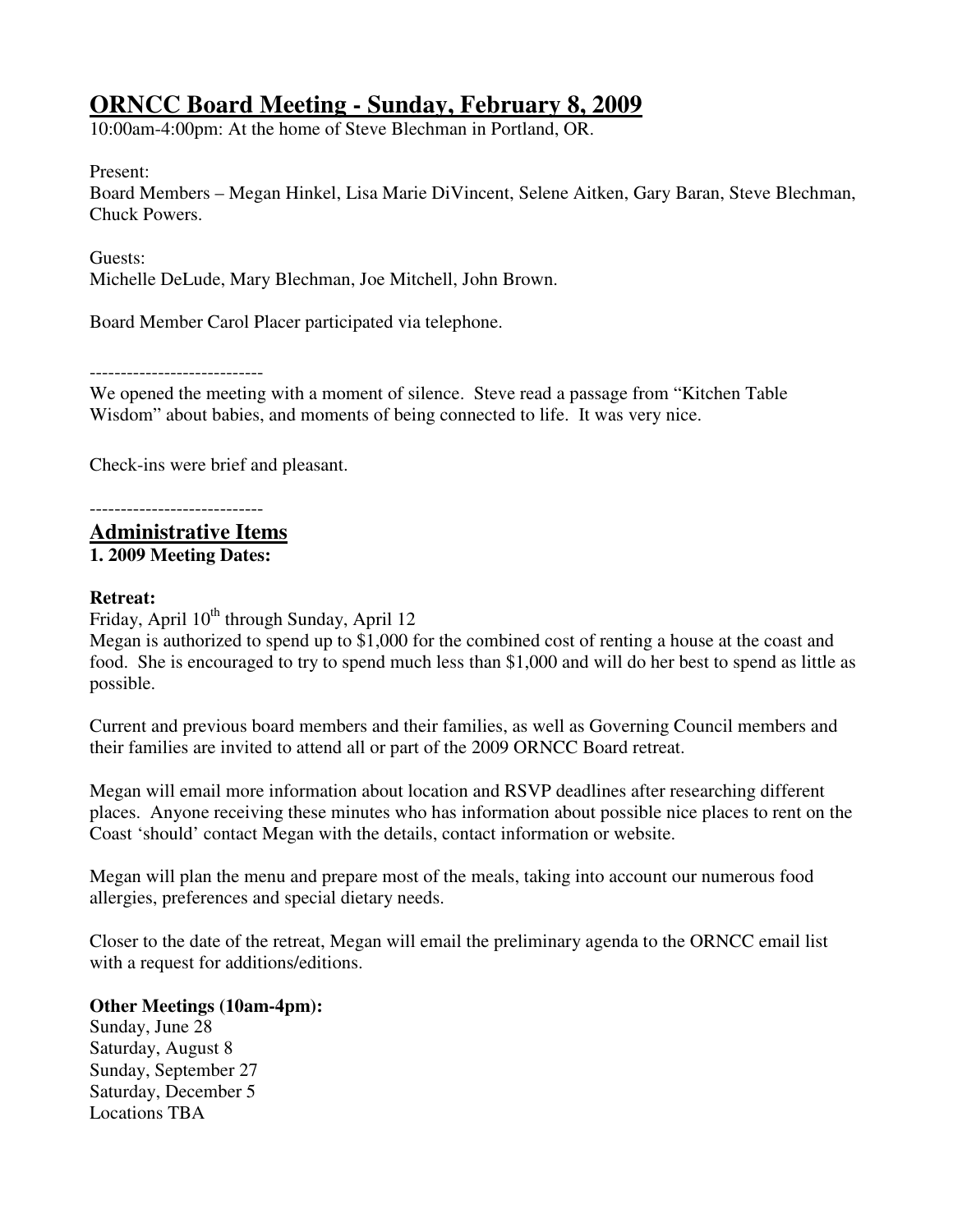#### **2. 2009 Officer Election Results\***

\*see appendix for nomination process and discussion

President: Lisa Marie DiVincent Vice-President: Selene Aitken Treasurer: Chuck Powers Secretary: Megan Hinkel

#### **3. Budget Report**

After some discussion and confusion, the Treasurer's Report for 2008 was approved.

Requests: Sparrow – some of us would like a report of the total conference accounting, including 2007 and 2008 expenses and income.

We have \$22,513.92 in the bank.

#### **ORNCC Inventory**

Gary requests clarity about our inventory of books, tee shirts and other materials, and would like to have these materials provided at future ORNCC meetings, as well as a more organized and centralized routine/process for distributing our inventory to trainings.

Strategies: Steve will talk to Carol Placer about what inventory she has. It was also suggested that Karen Booth in Eugene and Stuart Watson in Portland be contacted regarding inventory. We will wait to hear back from Steve/Carol before contacting Karen/Stuart. Gary would be willing to talk to Karen.

----------------------------

# **2. Old Business**

We briefly discussed conference follow-up. Megan will send Lisa Marie a report of coordinator services performed since September 15<sup>th</sup>. If you would also like a copy of this report, please email Megan.

In wrapping up Conference finance and other things, Megan, Michael and Sparrow met briefly in January. An idea for a follow-up letter to participants, presenters, etc was suggested. Megan drafted this letter. The ORNCC board asked to see this letter before it was sent. Unsure as to whether letter should be from ORNCC or from the "conference". General disagreement about whether this letter would be the best strategy. Megan will send this letter to Board members for discussion.

----------------------------

# **3. Future Directions**

#### **1. Review ORNCC Mission Statement**

We took a moment to read the ORNCC Mission Statement.

#### **2. Future Directions Brainstorming**

Everyone in the room was given 3 minutes to share any inspirations they had around what ORNCC might wish to accomplish in 2009 and beyond.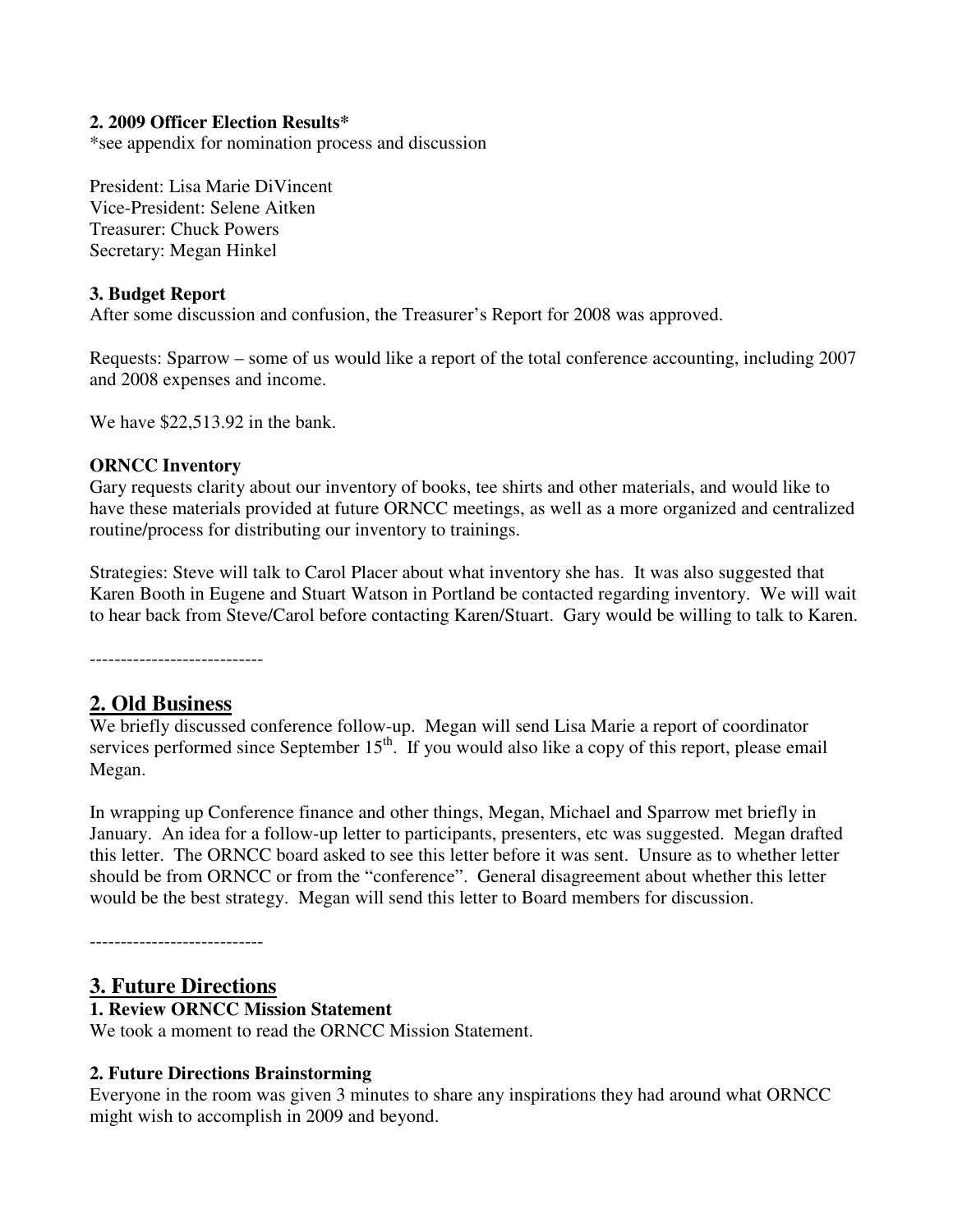\*All Governing Council members, prior board members and other ORNCC affiliated folks are more than welcome to share their 3 minutes worth of ideas for things they feel excited about ORNCC undertaking. Please email your suggestions to Megan and/or the ORNCC email list.

Megan will compile these ideas for the April retreat to create a section of the agenda which could look (but not necessarily) something like:

For each idea, we will discuss:

- 1. Is this something the Board would like to undertake 'right now'
- A. If yes, who is willing to work on this project?
- B. How much money do we allocate for this project?
- C. How much fundraising is needed?
	- C.5 Who will do that fundraising, and how will funds be raised?

D. Determine criteria for 'success' – what do we hope to achieve? By what point in time do we want to have what 'completed' or implemented?

2. Is this something we would like to undertake 'later/in the future'?

Etc.

Here are our inspirations for 2009 ORNCC and beyond:

# MEGAN -

Would like to see ORNCC become more **bilingual** and reach out to Oregon's large communities of **Spanish** speaking people, for example, Eugene and Woodburn. In preparation for the conference, we worked with one organization – Siempre Amigos, and they were VERY interested in NVC and it's application in their work.

Megan also feels excited about teaching NVC to **social care workers/employees**, such as Womenspace, ShelterCare, social workers, etc. People who work with sensitive populations of various kinds.

Also excited about taking NVC into **prisons**, and/or introducing a curriculum into 4-J or alternative **schools**, and/or offering trainings to 4J and alternative school **teachers**.

# STEVE -

Wants to serve the **underserved/unremembered**, including **prisons, lower class, laborers**, etc. "Yes, We Did" but let's continue. Blurring the lines between the "other"

Wants ORNCC to focus on **specific needs of specific communities**, not so much broad projects such as the Nonviolence conference.

 $GARY -$ **Website development**.

**Social change activists**, agents.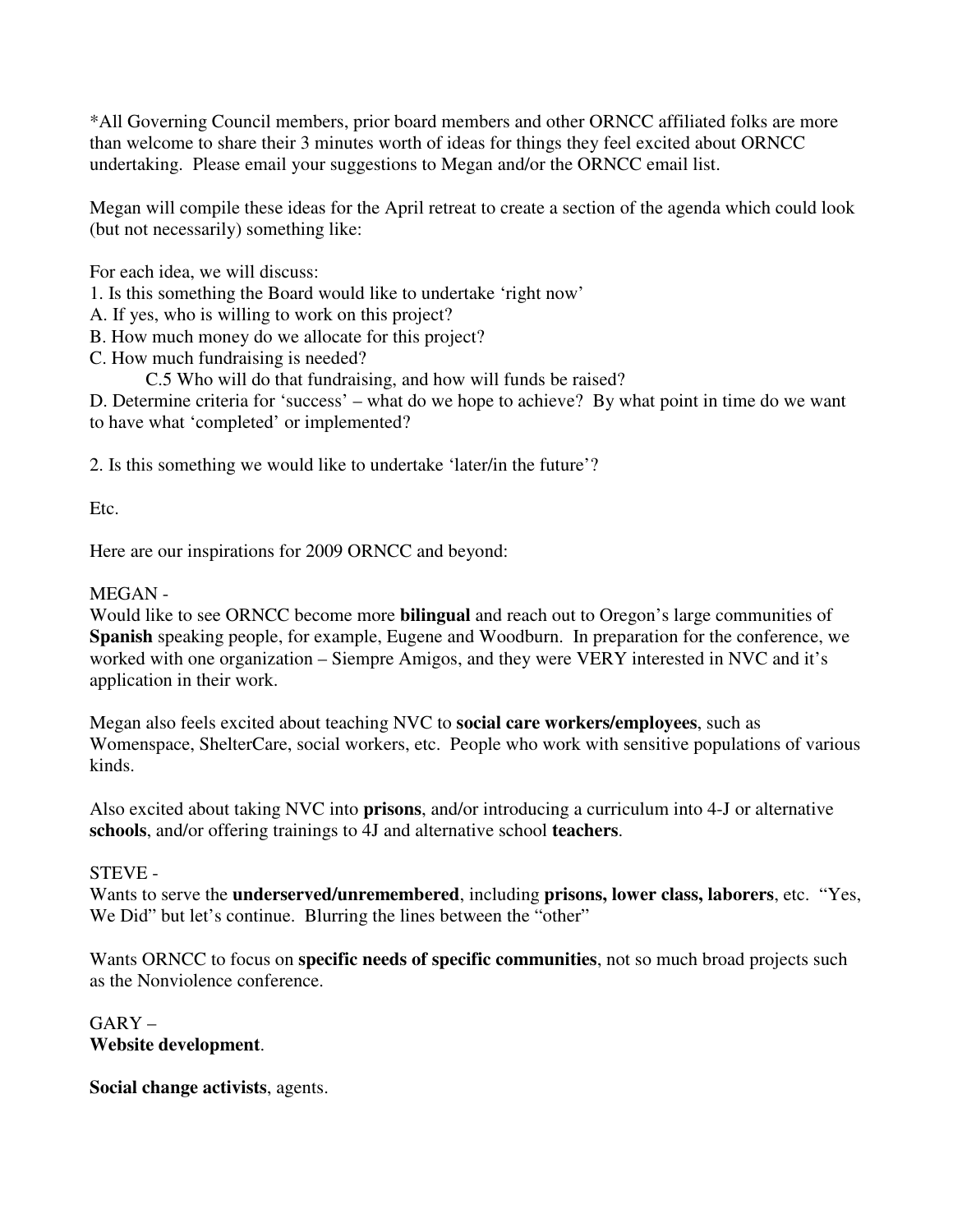Thriving in hard economic times – **institutional change** – for example, Gary has given NVC trainings to several local **businesses** including a local foods store who wanted it's 50+ **employees** NVC conscious.

**Consulting** - NVC support to organizations - we would go as observers.

Outreach to **Corvallis, Pendelton** and other areas that may benefit from NVC. Plant seeds – may take time to grow, but wants to plant them.

#### **Spanish** and **underserved** too.

SELENE – Doesn't want to be on the front lines of **activism** anymore, but likes working with people who do.

**Grants for future projects**, especially for **subsidizing social service agencies** and other groups for tranings.

Geography is challenging – travel is expensive, supports Carol's vision that ORNCC **support local efforts**

#### **Working our 501(c)(3) status**.

LISA MARIE –

**Race** and **socioeconomic** areas we **underserve**, broad **religions,** and **all other forms of diversity**.

**Mentorship program** – where an "old timer" fosters a practice group leader – taking example from Bryn who helped get central Oregon on it's feet.

Open **Corvallis, Salem, and coastal areas** for self-sustaining practice groups, trainers and NVC communities.

#### CHUCK –

**Local areas**, including **Vancouver WA**.

Relation to **CNVC** - can we strengthen our support, can we get support from them and trickle down into local groups?

**Trainers** – certified and not certified – utilizing their specialties.

**Leverage existing resources** such as website and database.

**Coherent marketing plan**.

**Another conference** in 2 years.

#### JOHN BROWN –

Sees **Rooms for Peace** as an asset for moving giraffe consciousness through the world – NVC homes, expose guests to NVC. Expanding list of organizations affiliated with Rooms for Peace, and would like to see ORNCC stay as an affiliate.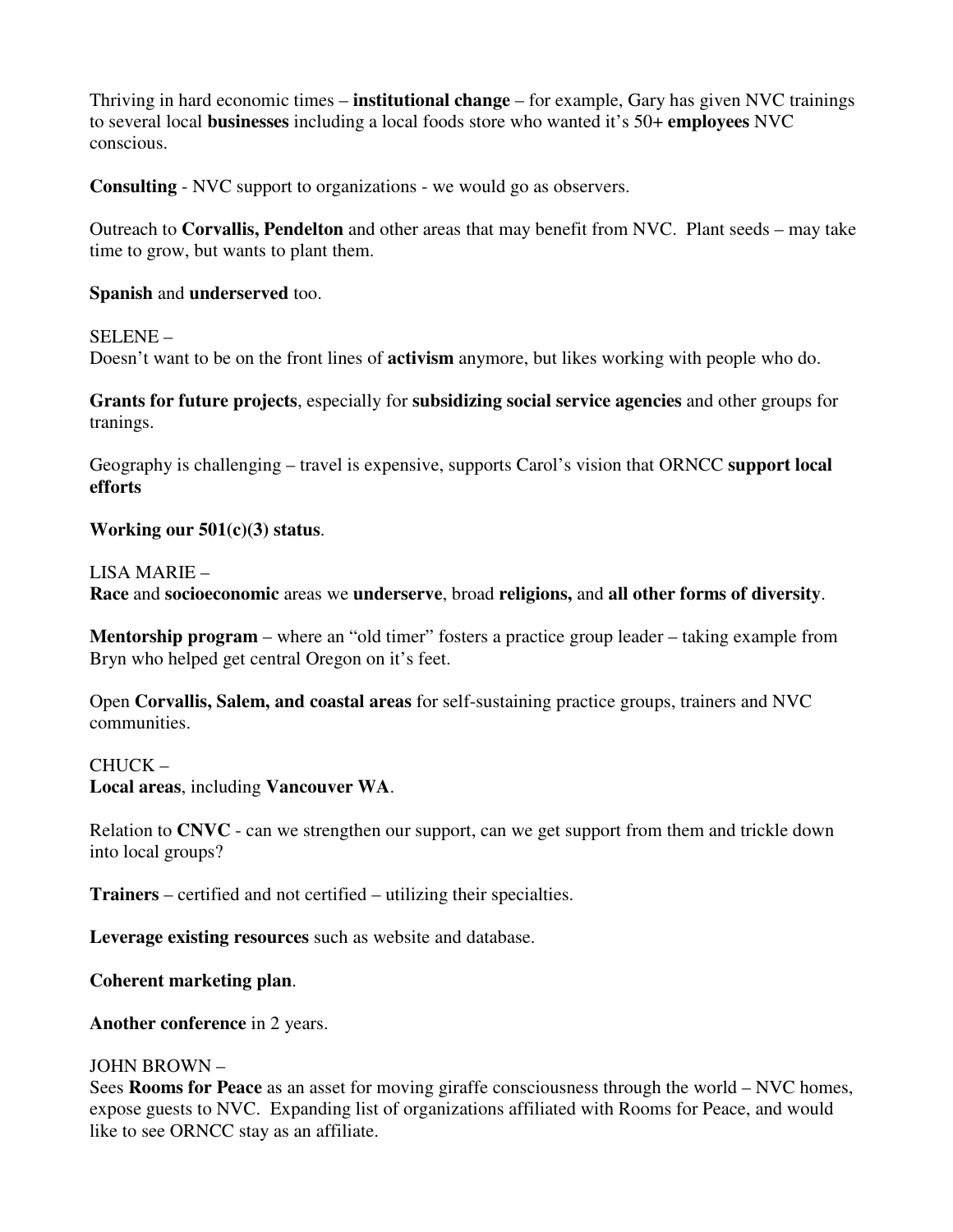**Transition towns** – taking NVC to groups trying to set up **post-fossil fuel communities**.

Springboard Innovations – **social business stock exchanges** – global, one opening in Portland in March. Social change dividends. (Unclear as to ORNCC role, perhaps just sharing an exciting idea with the group).

----------------------------------------

# **Check outs/Closing Round**

LM read her wonderful NVC poem.

What needs were met during this meeting/what feelings do you have now/during the meeting?

Community, belonging, hope, inspiration, purpose, meaning.

All that, and support – especially around NVC community to belong to, trust, hope, some kind of nurturance, contribution.

All that, and confirmation of my choice to pursue this path, gratitude.

None of that : ) and understanding, acceptance.

Contribution, to mean something, being received, being contributed to by people I respect, safety, support, nurturing, safety, learning ground, abundance, touched, relief, strength, rejuvenation.

Feeling like a marble cake of met needs at this point in the go-round. Hope, trust, connection.

Closure and healing.

----------------------------------------

# **APPENDIX**

# **2009 Officer Election Nominations and Discussion**

**Secretary**: Megan Hinkel self-nominated, Chuck Powers seconded. Megan was voted in as Secretary.

**Treasurer**: Steve Blechman nominated Chuck Powers, Megan Hinkel and Selene Aitken seconded. Chuck accepted this nomination, and was voted in as Treasurer.

**Vice-President**: We nominated the runner-up of the Presidential election.

**President**: Lisa Marie DiVincent self-nominated, Selene Aitken seconded. Gary Baran nominated Carol Placer. Carol was contacted via telephone and accepted the nomination.

We asked Lisa Marie and Carol to explain briefly why they would like to serve as President. The issues raised sparked a lively and emotional dialogue in which everyone in the room (and Carol on the